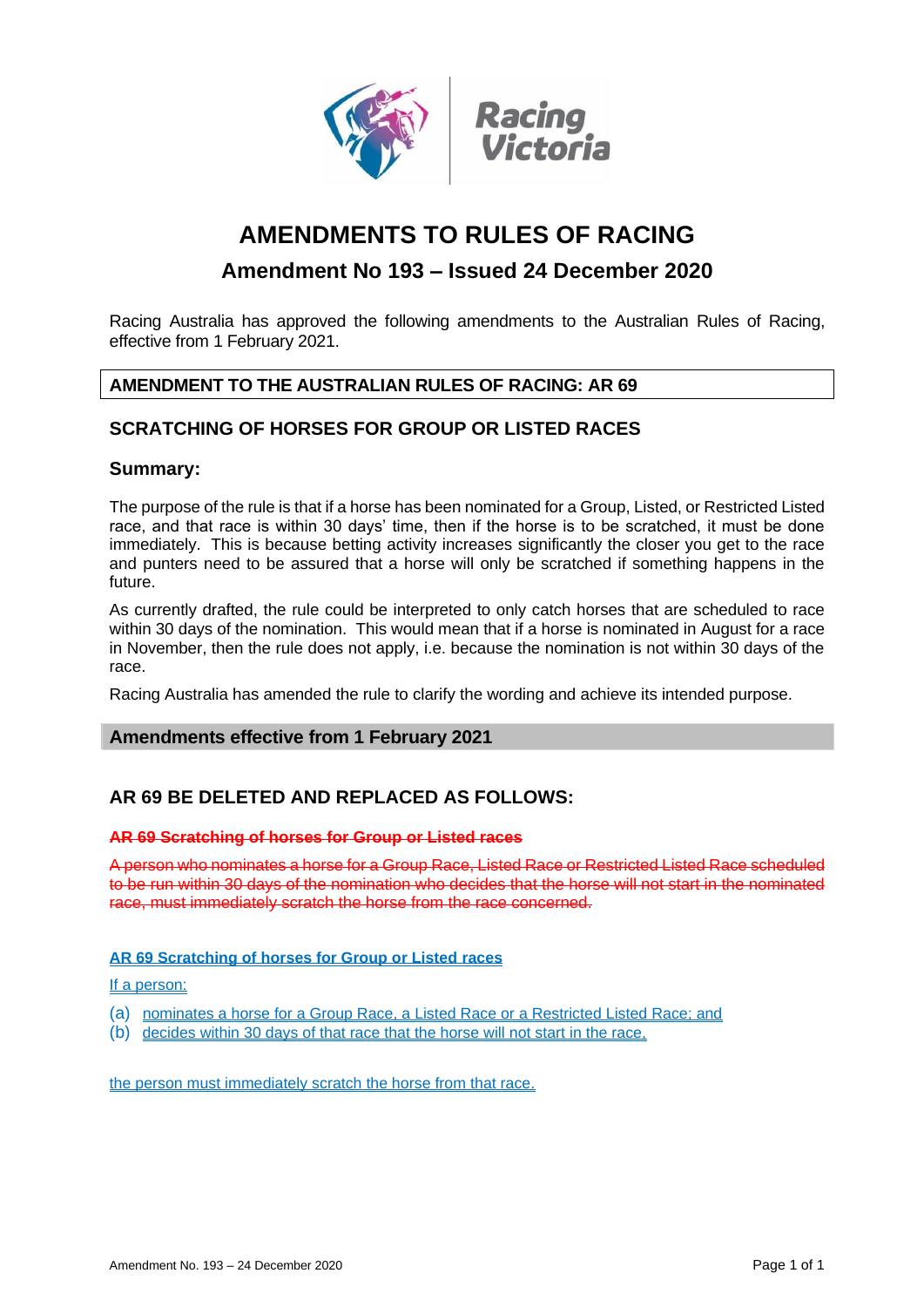# **TRAINERS MUST KEEP TREATMENT RECORDS**

### **Summary:**

Treatment records often represent an important part of the evidence considered by Stewards in relation to prohibited substance and administration on race day matters. It is important the requirements of the rule with respect to keeping treatment records are clear and it provides for the recording of all information which may be relevant to a matter before the Stewards.

As a record of all treatments administered to a horse must be recorded in the trainer's treatment records, it is considered that the requirement to enter the reason for which a treatment was administered may, in addition to clarifying matters before the Stewards or during stable inspections, have the effect of prompting trainers to review the necessity of some treatments or medications. Accordingly, Racing Australia has added subrule (2)(h).

Subrule (2)(d) has also been amended to replace "paste" with "orally" for consistency in terminology, as paste describes a substance rather than a route of administration.

### **Amendments effective from 1 February 2021**

# **AR 104 BE AMENDED AS FOLLOWS:**

#### **AR 104 Trainers must keep treatment records**

- (1) A trainer must record any medication or treatment administered to any horse in the trainer's care by midnight on the day on which the administration was given.
- (2) For the purpose of subrule (1), each record of administration must include the following information:
	- (a) the name of the horse;
	- (b) the date and time of administration of the treatment or medication;
	- (c) the name of the treatment or medication administered (brand name or active constituent);
	- (d) the route of administration including by injection, stomach tube, paste, orally, topical application or inhalation;
	- (e) the amount of medication given (if applicable);
	- (f) the duration of treatment (if applicable);
	- (g) the name and signature of the person/s administering and/or authorising the administration of the treatment or medication.
	- (h) the reason for administering the treatment or medication.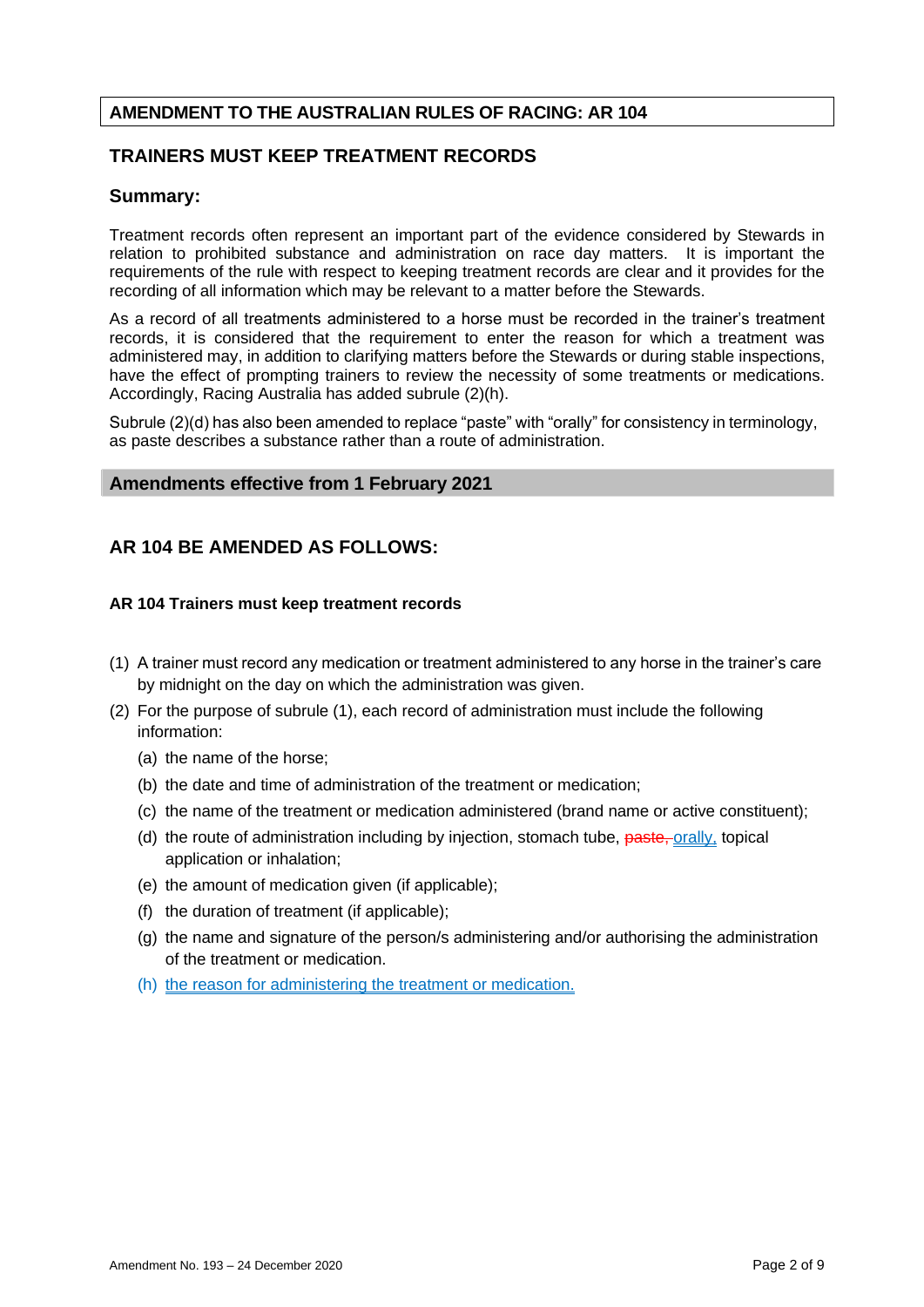# **SADDLING A HORSE**

# **Summary:**

The Chairmen of Stewards Committee has noted a number of instances of horses not carrying the correct saddlecloth numbers at official trials.

Accordingly, Racing Australia has amended AR 106, which includes the correct saddlecloth number as part of proper saddling at races and official trials. (Note that AR 207 does not include trials and relates to the raceday process rather than the proper saddling of horses.)

### **Amendments effective from 1 February 2021**

# **AR 106 BE AMENDED AS FOLLOWS:**

#### **AR 106 Saddling a horse**

(1) The trainer of a horse is at all times responsible for the proper saddling and application and fitting of all gear to a horse *(including the correct saddlecloth number)* presented for a race, official trial, jump-out or trackwork.

…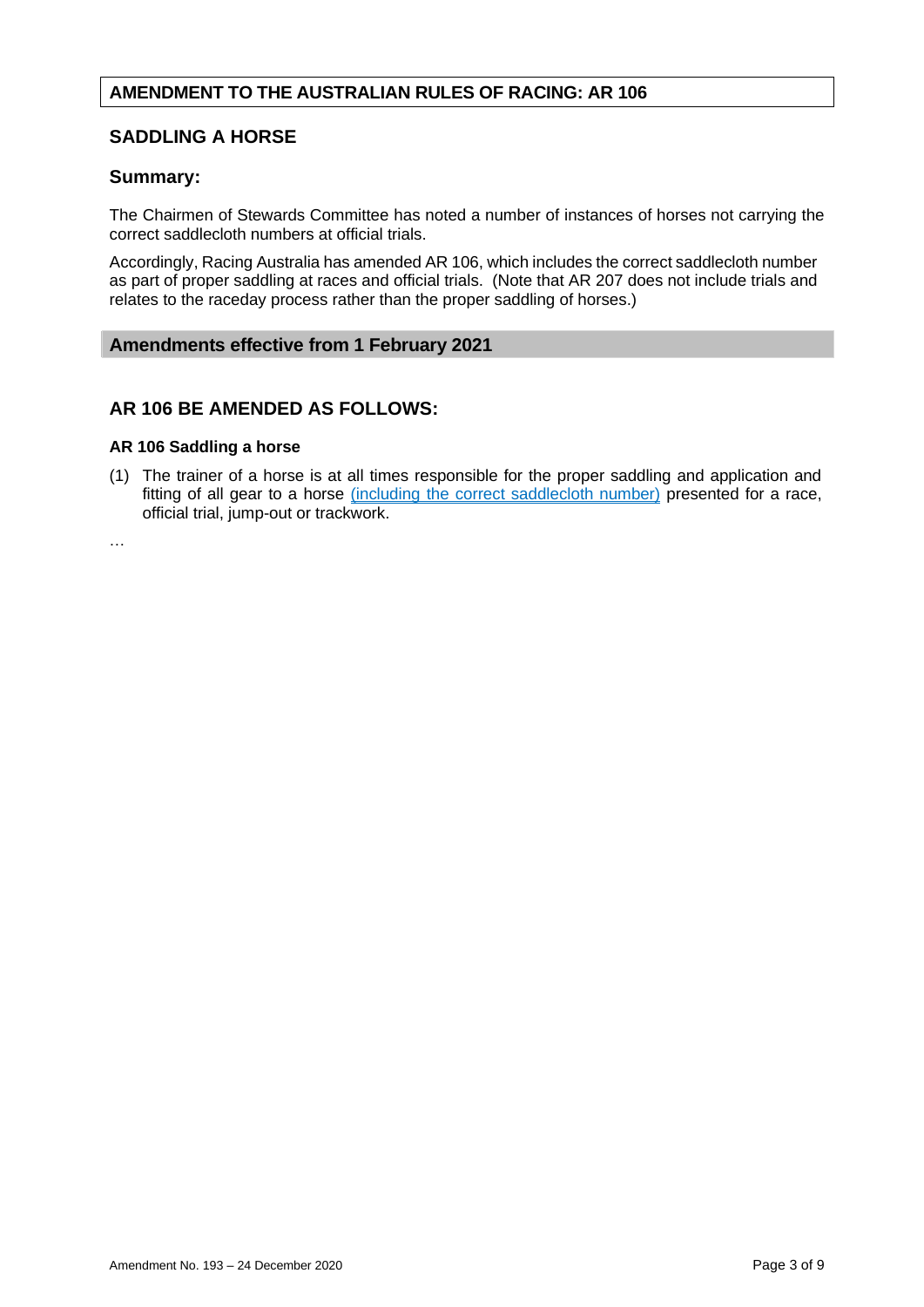# **ELECTRONIC DEVICES NOT PERMITTED WHILE RIDING**

#### **Summary:**

The Chairmen of Stewards Committee has noted an increasing and concerning trend of riders holding mobile phones whilst mounted on a horse. Under the current rule, it is only an offence to use a mobile phone (or other electronic device) whilst mounted.

To improve the safety of riders and other participants, Racing Australia has amended the rule to also make it an offence to hold a mobile phone (or other electronic device) whilst mounted.

#### **Amendments effective from 1 February 2021**

# **AR 113 BE AMENDED AS FOLLOWS:**

#### **AR 113 Electronic devices not permitted while riding**

Unless permitted by the Stewards, when mounted on a horse a rider must not hold or use any telephone mobile phone, radio or other electronic appliance, apparatus, instrument or equipment capable of receiving, transmitting or playing information.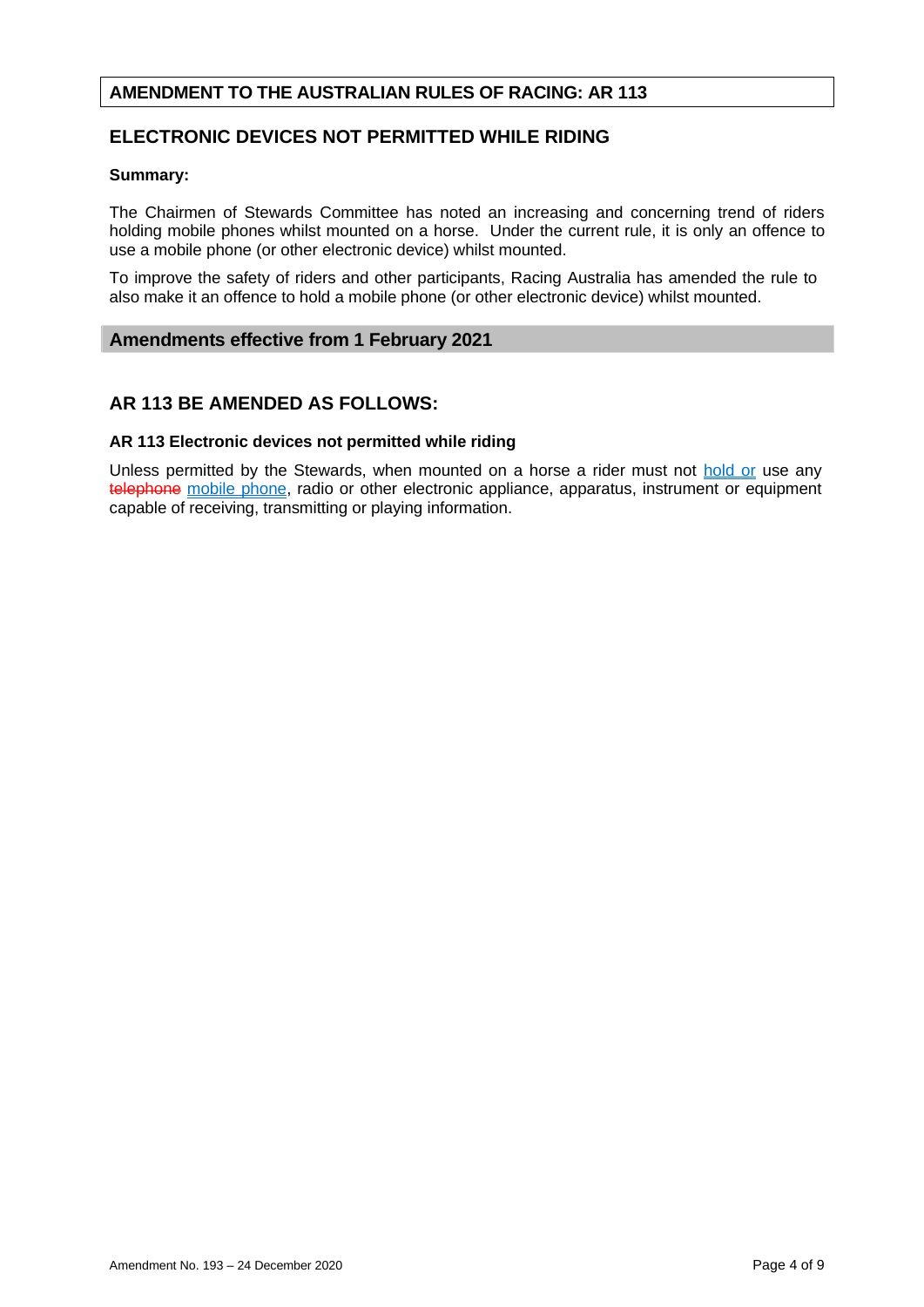# **HELMETS & SAFETY VESTS**

# **Summary:**

Under the Rules, when riding in darkness a rider must affix a safety warning light to their helmet (AR 122(5)).

In the Northern Territory, TRNT has trialled a new initiative where licensed persons riding trackwork during darkness wear a high visibility harness/braces with front and rear built in flashing lights over the top of their approved safety vest. This was done in response to situations where the current standard was not as effective as intended in some cases. For example, in the event a rider is dislodged and the helmet is subject to severe impact, the lights could come off or stop working. Following consideration of TRNT's trial, as well as feedback from industry stakeholders, Racing Australia has approved changes to AR 122 and AR 123 such that when riding in darkness riders may now wear either:

- a helmet with a safety light affixed to it (as per the current rule); or
- a harness/braces with safety lights over the top of a safety vest.

Note: Under the Rules, trackwork may only be conducted where the Stewards have ruled that sufficient natural or artificial lighting exists.

#### **Amendments effective from 1 February 2021**

# **AR 122 BE AMENDED AS FOLLOWS:**

#### **AR 122 Helmets**

**…**

- (6) When mounted on a horse during darkness, every rider must affix to his or her helmet a safety warning light of a type approved by Racing Australia, a PRA or the Stewards (except that this rule does not apply to any location where the Stewards have ruled that sufficient artificial lighting exists).
- (7) If an apprentice jockey breaches subrule (1), the apprentice jockey's master and/or any other person who was in charge of the apprentice jockey at any relevant time may also be penalised unless that person satisfies the Stewards that he or she took all proper care to ensure that the apprentice jockey complied with that subrule.

- (a) apply to any rider who complies with AR 123(4);
- (b) apply to any location where the Stewards have ruled that sufficient artificial lighting exists;

<sup>…</sup>

<sup>…</sup>

<sup>(6)</sup> Subject to subrule (7), when mounted on a horse during darkness, every rider must affix to his or her helmet a safety warning light of a type approved by Racing Australia, a PRA or the Stewards.

<sup>(7)</sup> Subrule (6) does not: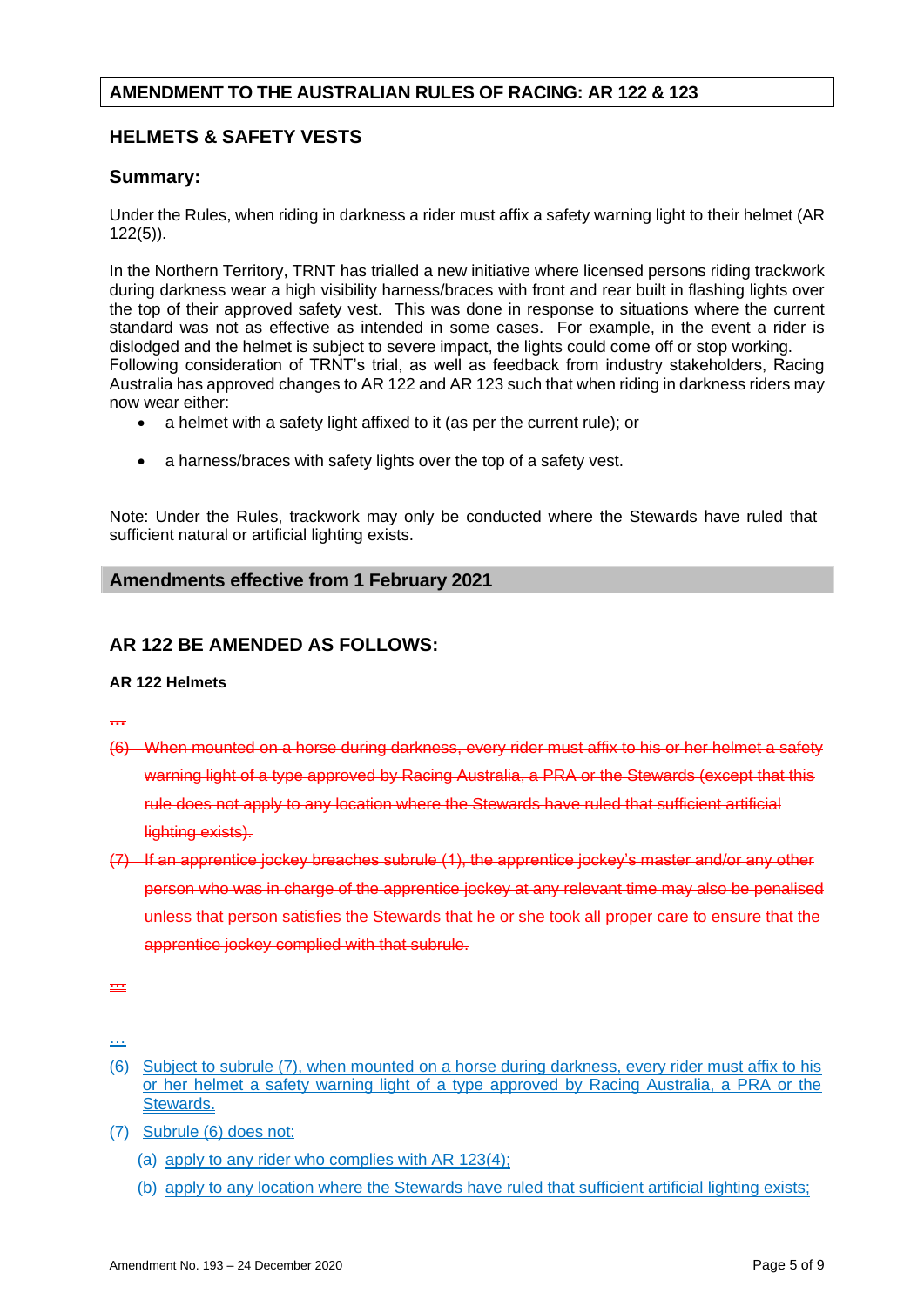- (c) affect the requirement that trackwork may only be conducted where Stewards have ruled that sufficient natural or artificial lighting exists.
- (8) If an apprentice jockey breaches subrule (1), the apprentice jockey's master and/or any other person who was in charge of the apprentice jockey at any relevant time may also be penalised unless that person satisfies the Stewards that he or she took all proper care to ensure that the apprentice jockey complied with that subrule.

…

#### **Amendments effective from 1 February 2021**

# **AR 123 BE AMENDED AS FOLLOWS:**

#### **AR 123 Safety vests**

…

(4) If an apprentice jockey breaches subrule (1), the apprentice jockey's master and/or any other person who was in charge of the apprentice jockey at any relevant time may also be penalised unless that person satisfies the Stewards that he or she took all proper care to ensure that the apprentice jockey complied with that subrule.

…

…

- (4) Subject to subrule (5), when mounted on a horse during darkness, a rider must wear:
	- (a) a safety vest that complies with the requirements in subrule (1); and
	- (b) over that safety vest, or over clothing worn over that safety vest, a harness or braces that contains safety warning lights of a type approved by Racing Australia, a PRA or the Stewards.

#### (5) Subrule (4) does not:

- (a) apply to any rider who complies with AR 122(6);
- (b) apply to any location where the Stewards have ruled that sufficient artificial lighting exists;
- (c) affect the requirement that trackwork may only be conducted where Stewards have ruled that sufficient natural or artificial lighting exists.
- (6) If an apprentice jockey breaches subrule (1), the apprentice jockey's master and/or any other person who was in charge of the apprentice jockey at any relevant time may also be penalised unless that person satisfies the Stewards that he or she took all proper care to ensure that the apprentice jockey complied with that subrule.

…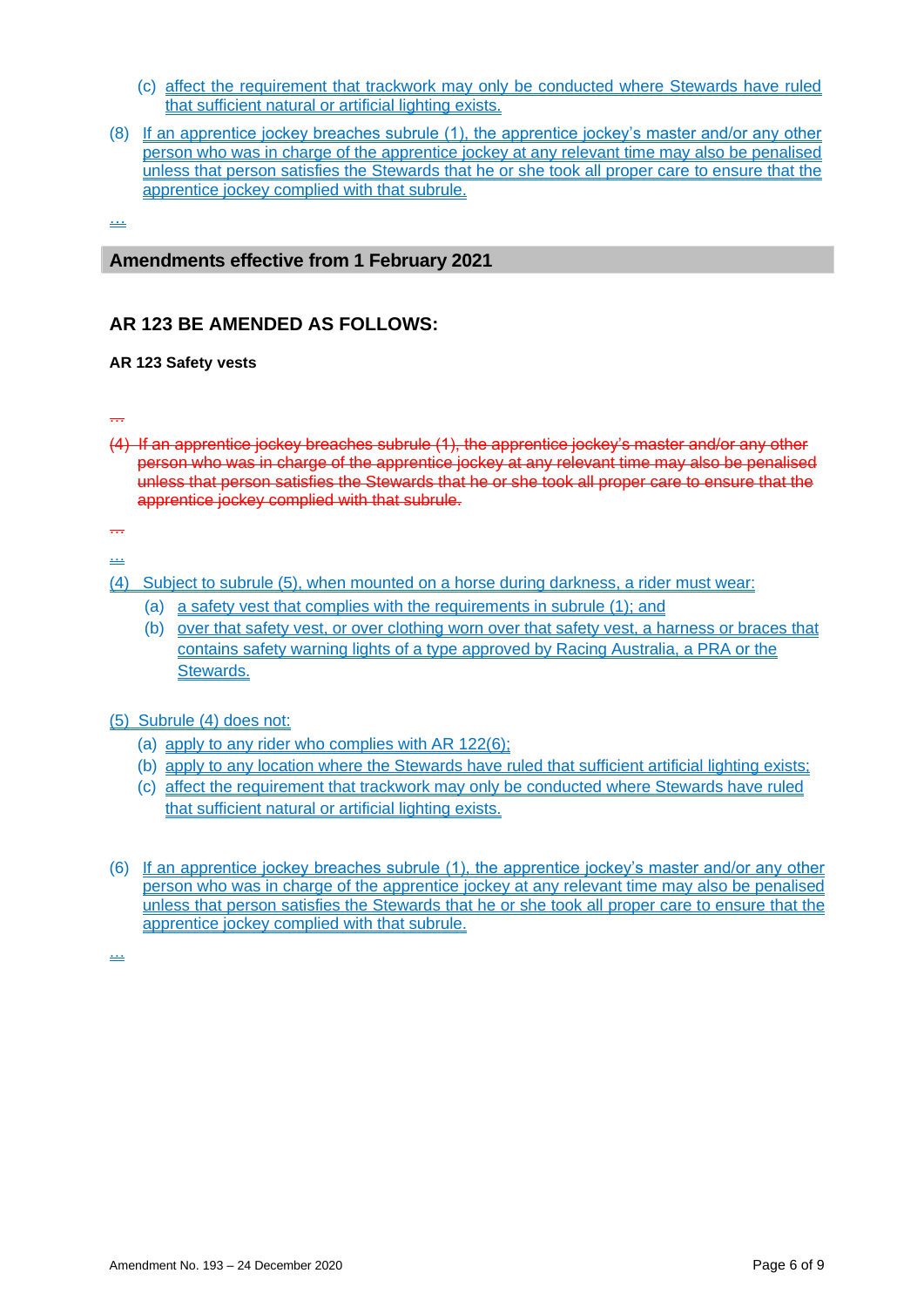# **PROHIBITED SUBSTANCE IN SAMPLE TAKEN FROM HORSE AT TRIAL ETC**

# **Summary:**

Under the current rule, detection of substances on Prohibited List A or B in horses participating in official trials, jump-outs and other tests only constitutes a prohibited substance offence where the event is "for the purpose of the horse obtaining a permit to start in a race (whether after suspension or otherwise)".

In circumstances where official trials and their results are increasingly relied on by industry participants (including punters), Racing Australia is of the view that, to improve the integrity of official trials, substances on Prohibited List A and B should not be permitted at such events regardless of the purpose a horse is participating. AR 241 has been amended accordingly.

The amendment does not change the current rule with respect to horses participating in jump-outs or other tests (subrules (b) and (c)).

#### **Amendments effective from 1 February 2021**

# **AR 241 BE DELETED AND REPLACED AS FOLLOWS:**

AR 241 Prohibited substance in sample taken from horse at trial etc

If a horse is brought to a racecourse or recognised training track to participate in:

- (a) an official trial;
- $(b)$  a jump-out; or
- (c) any other test,

for the purpose of obtaining a permit to start in a race (whether after suspension or otherwise), and a prohibited substance on Prohibited List A and/or Prohibited List B is detected in a sample taken from the horse prior to or following the relevant event, the trainer and any other person who was in charge of the horse at any relevant time breaches these Australian Rules.

#### **AR 241 Prohibited substance in sample taken from horse at trial etc**

If a horse is brought to a racecourse or recognised training track to participate in:

- (a) an official trial;
- (b) a jump-out for the purpose of obtaining a permit to start in a race (whether after suspension or otherwise); or
- (c) any other test for the purpose of obtaining a permit to start in a race (whether after suspension or otherwise),

and a prohibited substance on Prohibited List A and/or Prohibited List B is detected in a sample taken from the horse prior to or following the relevant event, the trainer and any other person who was in charge of the horse at any relevant time breaches these Australian Rules.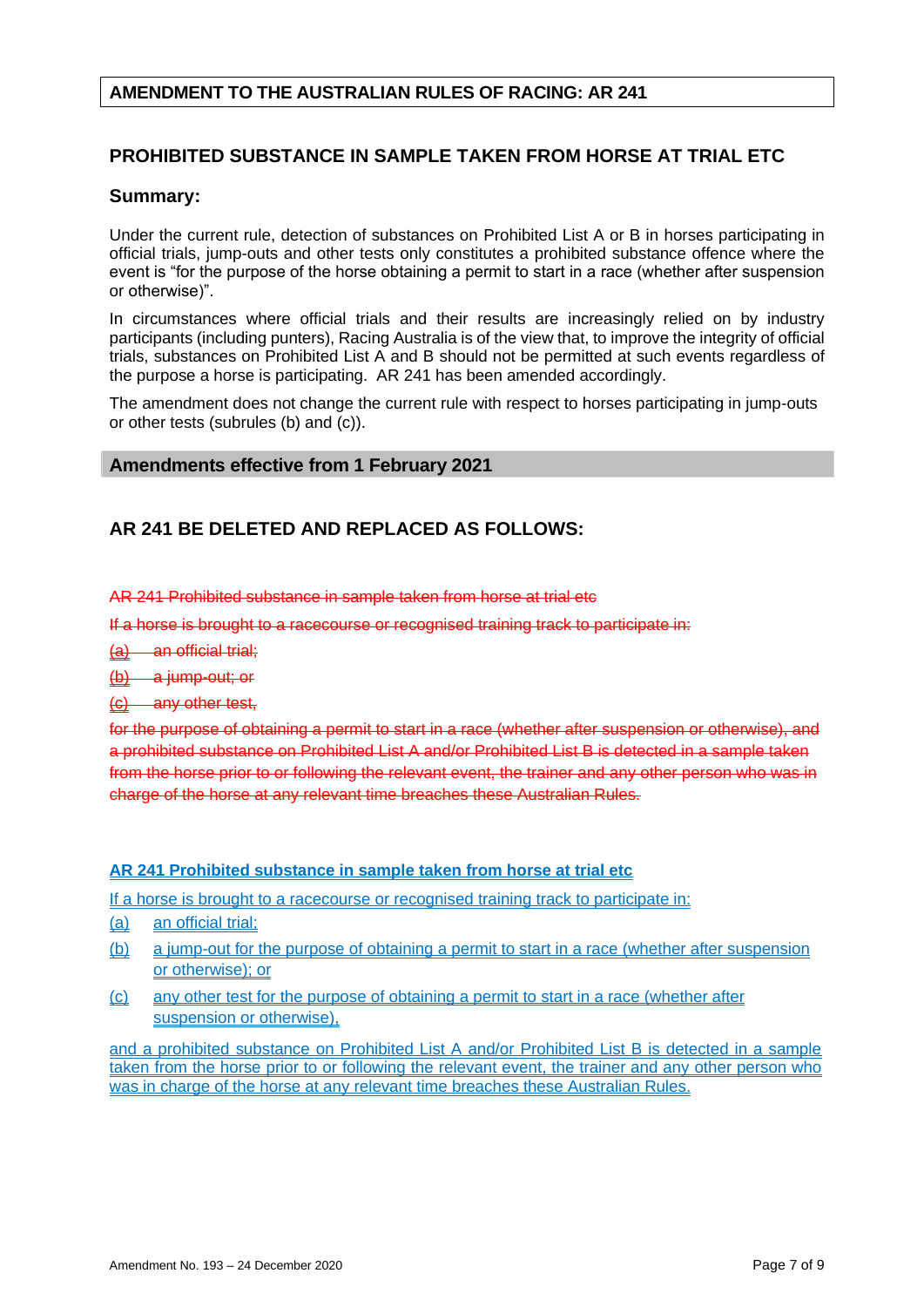# **PROHIBITIONS ON CONDUCT OF TRAINERS DURING SUSPENSION**

### **Summary:**

Racing Australia is of the view the current rule restricting the actions of trainers while suspended should be clarified to ensure that such trainers do not continue to have influence over training operations while suspended. This has the potential to affect both the integrity and the public perception of racing.

Accordingly, Racing Australia has amended AR 267 by clarifying the specific restrictions on suspended trainers and making the opening paragraph consistent with AR 270A (penalty for breach of terms of suspension).

# **Amendments effective from 1 February 2021**

# **AR 267 BE DELETED AND REPLACED AS FOLLOWS:**

#### **AR 267 Prohibitions on conduct of trainers during period of suspension**

Except with the consent of a PRA or the Stewards who imposed a suspension, during the period of the suspension a suspended trainer or a person holding a permit to train must not:

- (a) as a trainer or permit holder, nominate a horse for a race, official trial or jump-out; or
- (b) train or participate in any way in the training of a horse; or
- (c) be registered as a stablehand, or be employed or act or be involved in any capacity in any racing stable.

#### **AR 267 Prohibitions on conduct of trainers during suspension**

Unless otherwise authorised by the PRA or the Stewards in whose territory a suspension was imposed on a trainer (and upon such conditions as the PRA or the Stewards may in their discretion impose), a suspended trainer must not, during the period of that suspension:

- (a) as a trainer or permit holder, nominate a horse for a race, official trial or jump-out;
- (b) train, or participate in any way in the training or preparation for racing of, a horse (including without limitation the giving of instructions):
- (c) be registered as a stablehand;
- (d) be employed by, or otherwise engaged to provide any service in any capacity to, any thoroughbred racing stable; or
- (e) enter the mounting yard, scales area or horse stall area at a racecourse, save that a suspended trainer may enter such an area if he or she is the owner of a horse in that area.